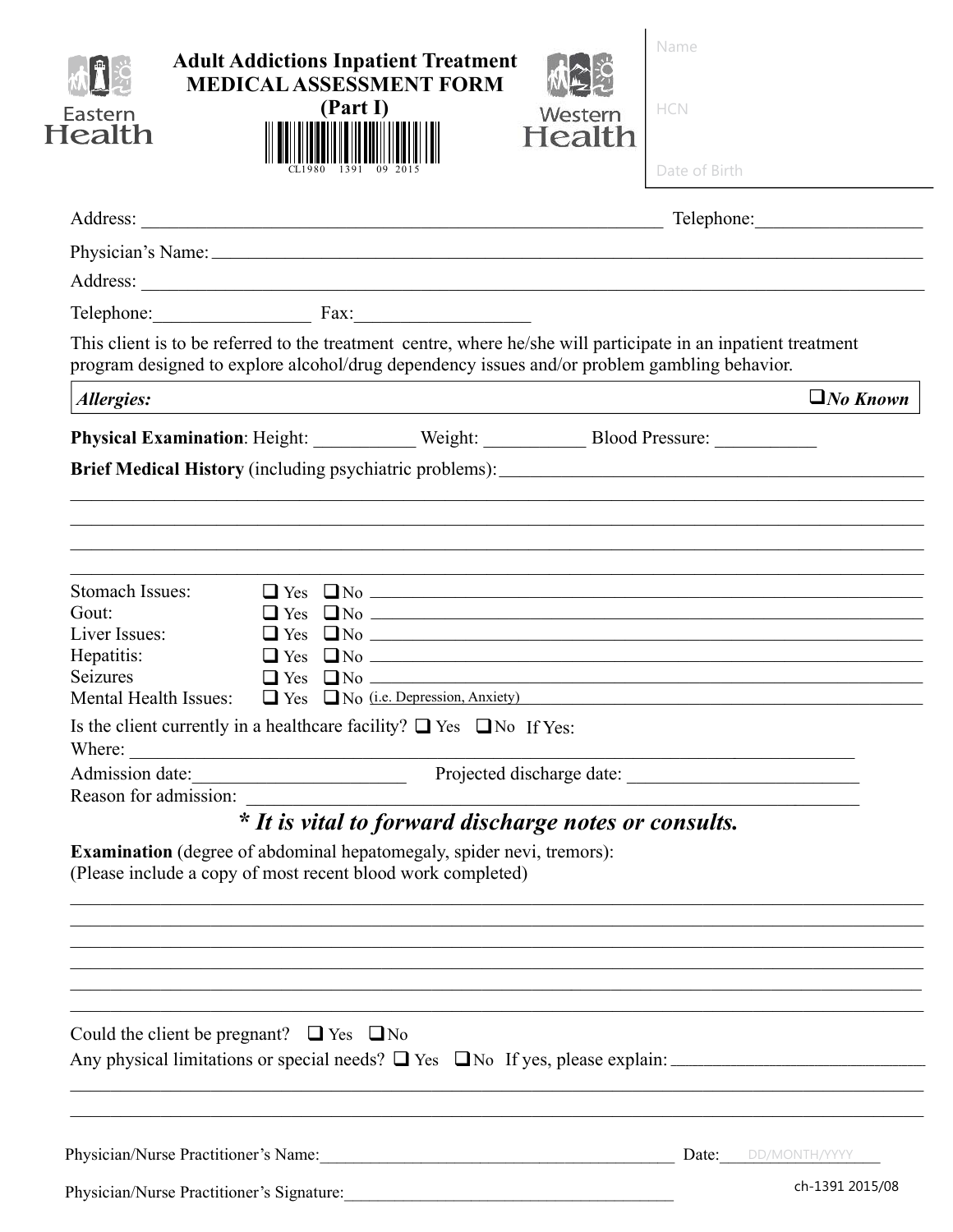| Eastern<br>Health                                |                            | <b>Adult Addictions Inpatient Treatment</b><br><b>MEDICAL ASSESSMENT FORM</b><br>(Part II) |                                                                                                                                                                 | Western<br>Health          | Name<br>HCN<br>Date of Birth                                                                                  |
|--------------------------------------------------|----------------------------|--------------------------------------------------------------------------------------------|-----------------------------------------------------------------------------------------------------------------------------------------------------------------|----------------------------|---------------------------------------------------------------------------------------------------------------|
| limited vision                                   |                            | $\Box$ limited hearing<br>memory problems $\Box$ speech impairment                         | Please identify any of the following that may apply to this client:<br>$\Box$ intellectual disability $\Box$ developmental disability $\Box$ cognitive problems | $\Box$ learning disability | $\Box$ language barrier<br>language impairment<br>$\Box$                                                      |
|                                                  |                            |                                                                                            | Is the client able to walk, feed, dress, bathe and care for self? $\Box$ Yes $\Box$ No                                                                          |                            |                                                                                                               |
|                                                  |                            | Is physical nursing care required? $\Box$ Yes $\Box$ No                                    |                                                                                                                                                                 |                            |                                                                                                               |
|                                                  |                            | residents or staff in a group setting? $\Box$ Yes $\Box$ No                                |                                                                                                                                                                 |                            | Are you aware of any communicable conditions the client has which could affect the health of other            |
|                                                  |                            | Has this client had the flu vaccine? $\Box$ Yes $\Box$ No                                  |                                                                                                                                                                 |                            |                                                                                                               |
| Problem:                                         |                            |                                                                                            | Do you suggest any medical follow-up while the client is at the treatment centre?                                                                               |                            |                                                                                                               |
|                                                  |                            |                                                                                            | Follow-Up:                                                                                                                                                      |                            |                                                                                                               |
| part in physical activity)? $\Box$ Yes $\Box$ No |                            |                                                                                            |                                                                                                                                                                 |                            | In your opinion, is the client able to participate in the treatment program (i.e., able to concentrate, take  |
|                                                  |                            |                                                                                            |                                                                                                                                                                 |                            | In your opinion, is Nicotine Replacement Therapy safe for this client (i.e. gum, patch)? $\Box$ Yes $\Box$ No |
|                                                  |                            |                                                                                            | Has the client began a smoking cessation or NRT program? $\Box$ Yes $\Box$ No                                                                                   |                            |                                                                                                               |
|                                                  |                            |                                                                                            |                                                                                                                                                                 |                            |                                                                                                               |
|                                                  | <b>CURRENT MEDICATIONS</b> |                                                                                            |                                                                                                                                                                 |                            |                                                                                                               |
| <b>Name</b>                                      |                            | <b>Dosage</b>                                                                              | Frequency                                                                                                                                                       |                            | <b>Reason for Use</b>                                                                                         |
|                                                  |                            |                                                                                            |                                                                                                                                                                 |                            |                                                                                                               |

Physician/Nurse Practitioner's Name: **Example 2018 Date: DEVINONTH/YYYYY** 

Physician/Nurse Practitioner's Signature:\_\_\_\_\_\_\_\_\_\_\_\_\_\_\_\_\_\_\_\_\_\_\_\_\_\_\_\_\_\_\_\_\_\_\_\_\_\_\_